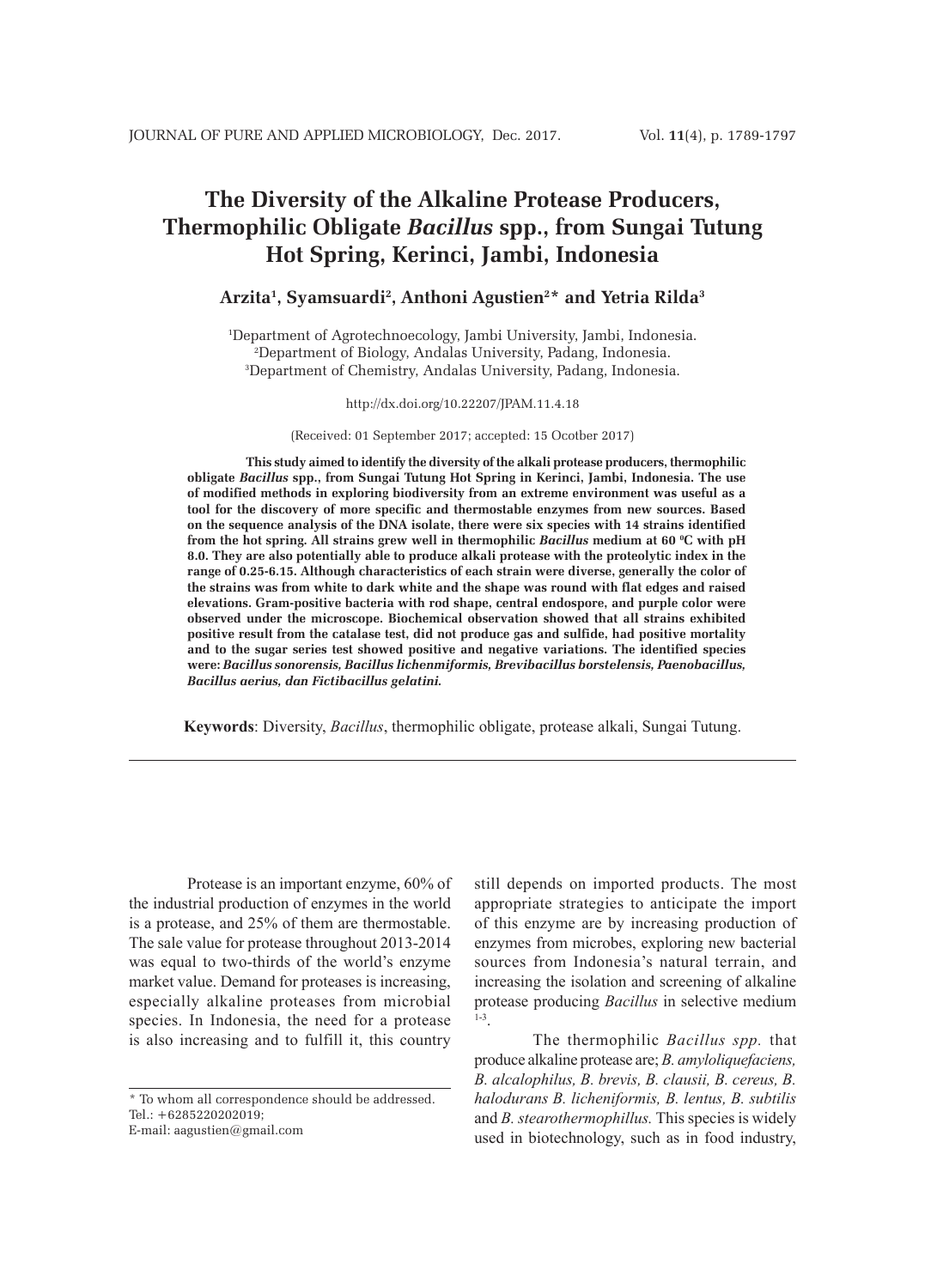medicine, chemical, silk and leather 3,4*.* Special for detergent industries, they need thermostable protease, and it is usually produced by thermophilic obligate *Bacillus* <sup>5</sup> . Thermophilic obligate *Bacillus* spp. is widespread in extreme and high-temperature habitats, such as in hot springs, volcanic craters, geothermal, hot mud, mining, composting, lakes, and deep seas at temperatures between  $60-80$  °C, optimally at 70  $^{\circ}$ C <sup>1,6</sup>.

Based on the optimum temperature, the thermophilic microbes are divided into three groups: thermophile with optimum temperatures between 50  $\rm{^0C}$  and 64  $\rm{^0C}$  and maximum at 70  $\rm{^0C}$ , extremes with optimum temperatures between 65  $\rm{^{0}C}$  and 80  $\rm{^{0}C}$ , and hyperthermophile with optimum temperatures above  $80^{\circ}$ C and maximum above  $90^{\circ}$ C *Racillus* thermophilic obligate cannot survive at C. *Bacillus* thermophilic obligate cannot survive at room temperature more than seven days, and most of the bacterial colonies from hot water survive at temperatures above  $70 \degree C \ ^{7,8}$ .

*Bacillus* gains popularity in biotechnology because it is relatively easy to isolate from various environments and can grow in a synthetic medium 7 . The fermentation ability of different types of *Bacillus* differs at various pH and temperature. The combination of alkaline pH and thermophilic properties in the *Bacillus* genus are indications that this genus is potential to be developed for producing stable enzymes at high temperatures 4 . Benefits of using thermophilic *Bacillus* spp. Are: the bacteria can be isolated from thermal environments with high cell growth rates, the contamination risk can be minimized, volatile compounds can be easily separated, the viscosity of the fermentation solutions is low, reaction rates are relatively fast, and the catalyzing reactions are more efficient and eco-friendly without byproducts 9 .

Hot springs are widespread in Indonesia because this country had 22 active volcanoes <sup>10</sup>. This hydrothermal condition contains abundant and diverse thermophilic bacteria. However, up until now, there has been little attempt to isolate and characterize the thermophilic bacteria from hot springs<sup>7</sup>. The hot spring of Sungai Tutung is located in one of the volcanoes of Mount Kerinci, in Kecamatan Air Hangat, Kerinci District, Jambi Province, Indonesia (Fig 1). This hot water is unique because it has alkaline pH. The hot springs

with alkaline water are rare, both in Indonesia and in the world. The alkaline hot springs usually contain a high amount of base mineral, which makes microbial populations are more diverse than in the acidic hot springs <sup>11,12</sup>. Therefore, this study aimed to determine the diversity of thermophilic obligate *Bacillus* spp. that could produce alkaline protease in Sungai Tutung.

### **Experimental section**

#### **Hot water sampling**

The sampling of hot water at the studied location was done using a modified method of Agustien, Yetria<sup>7</sup> and Panda, Sahu<sup>8</sup>. The samples were taken 10 cm below the surface of the water with a 100 mL sterile bottle and 500 mL flask from ponds and streams of Sungai Tutung (Fig 2). There were four sampling points with temperatures of 70, 75, 80 and 85 °C. The temperature of the hot water samples was kept stable during the transportation to the laboratory by placing the sample containers in a box containing hot water. The samples were isolated from a medium of thermophilic *Bacillus* within 24 hours of the sample collection. Temperature, pH, and metal content of the water were analyzed. Microorganisms that presented at the edges and in the streams of the hot springs were also identified.

#### **Isolasion of thermophillic obligate** *Bacillus*

Thermophilic obligate *Bacillus* spp. isolation was carried out as follows: 1 mL of the hot water sample was transferred into a petri dish and 15 mL of TB medium (Thermophilic *Bacillus*) pH 8.0 was added <sup>13</sup>. The petri dish was wrapped and incubated at 60 °C for 24 hours. The *Bacillus* spp. colonies can be identified by the round shape and white color. The thermophilic *Bacillus* spp. colonies were purified on tilted TB medium and labeled as *Bacillus* spp. stock <sup>7,14,15</sup>.

# **Screening of the thermophilic obligate** *Bacillus*  **spp. that produced alkaline protease**

Screening of the thermophilic obligate *Bacillus* spp. that produced alkaline protease was done following the method of Irfan, Safdar 16 with modification. Each pure thermophilic *Bacillus* spp stock was inoculated into a skim milk agar medium (SMA) pH 8.0<sup> $13$ </sup> and incubated at 60<sup>°</sup>C for 24 hours. Bacterial colonies and clear zones formed around the colony were the indications of the proteolytic activity. The colonies were observed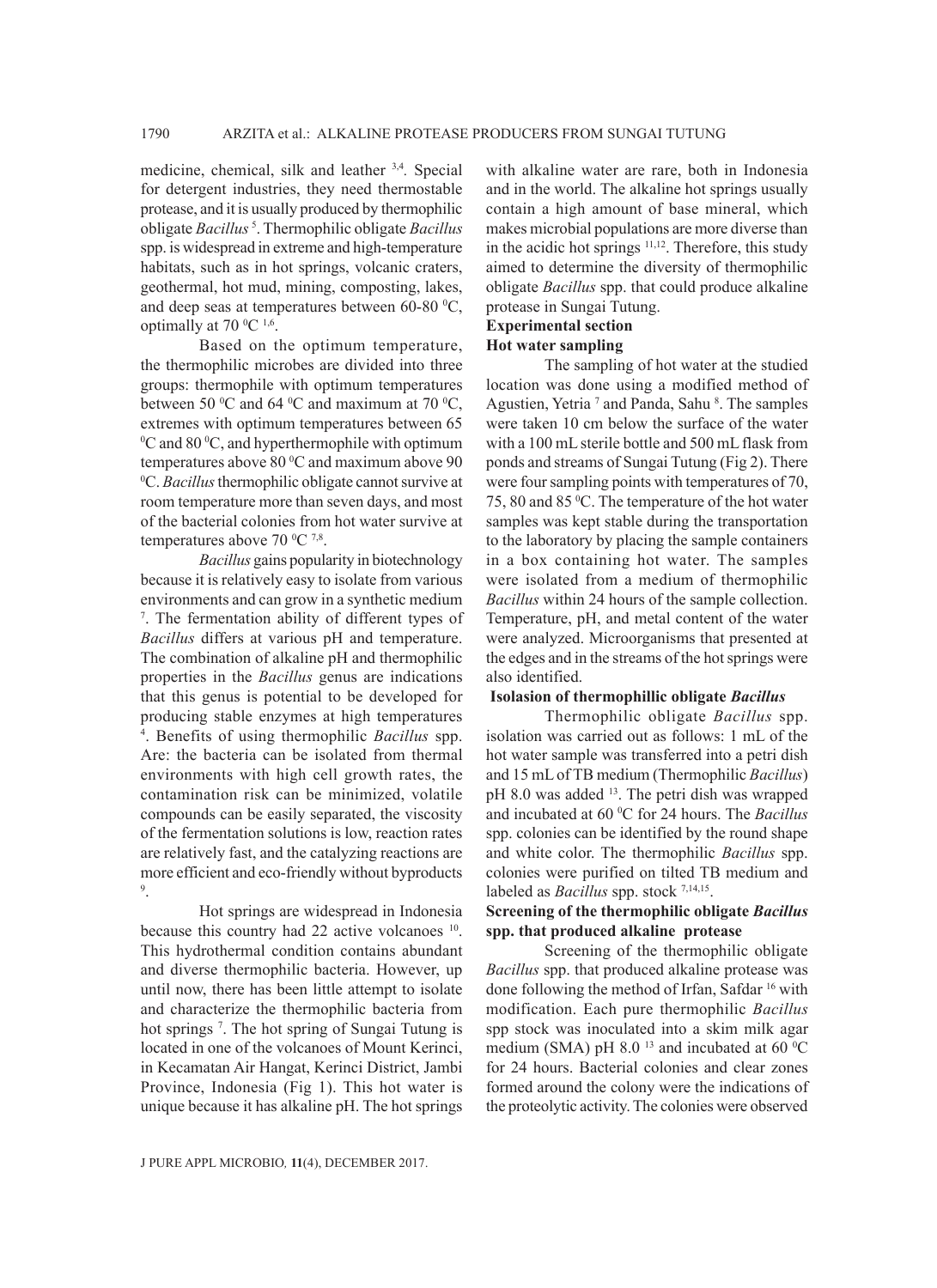and the diameter was measured to determine its proteolytic index (PI) using the formula:

 $PI = \frac{\text{\# clear zone} - \text{\# bacterial colony}}{\text{\#bacterial colony}}$ 

### **Indentification of the thermophillic obligate**  *Bacillus* **spp. that produced alkali protease**

*Bacillus* sp. isolates living in alkaline and high-temperature conditions were identified macroscopically, microscopically, biochemically, and molecularly using a 16S r RNA method. The steps are as follows: 1) the bacteria colony morphology was macroscopically observed from the agar plate under the age of 24 hours; 2) microscopic observation was done by coloring the pure cell and spore isolates; 3) biochemical observations were carried out by testing the catalase oxidase, gelatin, amylase hydrolysis, gas formation, and motility 11,14; 4) the bacteria molecular was analyzed following the method from <sup>8</sup> with modification. The molecular analysis was initiated by isolating isolate DNA from TB medium grown at  $60^{\circ}$ C, pH 8.0, for 8 hours using lysozyme. The DNA from polymerase chain reaction (PCR) product was electrophoresed on 1% agarose gel and purified with QIA quick PCR (Qiagen). The measurement was done with A260 / A280 spectrophotometry, 16S rDNA isolate sequence amplification with Big Dye ABI PRISM

**Tabel 1.** Proteolytic index of thermophilic obligate *Bacillus* spp. from hot spring in the Sungai Tutung

| Code Isolates | Proteolytic Index |  |  |  |  |  |  |  |
|---------------|-------------------|--|--|--|--|--|--|--|
| $ST-1$        | 0.78              |  |  |  |  |  |  |  |
| $ST-2$        | 0.64              |  |  |  |  |  |  |  |
| $ST-3$        | 0.25              |  |  |  |  |  |  |  |
| $ST-4$        | 0.76              |  |  |  |  |  |  |  |
| $ST-5$        | 1.91              |  |  |  |  |  |  |  |
| $ST-6$        | 0.68              |  |  |  |  |  |  |  |
| $ST-7$        | 0.92              |  |  |  |  |  |  |  |
| $ST-8$        | 6.15              |  |  |  |  |  |  |  |
| $ST-9$        | 0.59              |  |  |  |  |  |  |  |
| $ST-10$       | 0.90              |  |  |  |  |  |  |  |
| <b>ST-11</b>  | 0.32              |  |  |  |  |  |  |  |
| ST-12         | 0.46              |  |  |  |  |  |  |  |
| ST-13         | 1.48              |  |  |  |  |  |  |  |
| ST-14         | 2.06              |  |  |  |  |  |  |  |

Chemistry, Biosystems, USA, with 1492R primers (5'-TACTACGGYCTTGTTACGACT-3 ') and 27F (5'-AGAGTTGAT CMTGGCTCAG-3') on a PCR machine. The PCR protocol was performed with one denaturation cycle at  $94\,^{\circ}$ C for 1 minute, annealing at 48  $\mathrm{^0C}$  for 1 minute, 30 cycles of elongation at  $72 \text{ °C}$  for 2 minutes per cycle, and an additional elongation for 10 minutes after the amplification process <sup>17</sup>. The pure mixture of sequence reaction was electrophoresed with automatic DNA sequencer Biosystems Model 310 (Perkin Elmer, USA). PCR fragments were analyzed by a Macrogen sequencer machine and the sequence results were then compared with Gen Bank database using Blast N program. The analysis of phylogenetic isolates was done with the Molecular Evolutionary Genetic Analysis (MEGA) version 7.0 18. The phylogenetic tree was constructed based on genetic kinship distance by neighbor-joining (NJ) method <sup>19</sup>. The strength of phylogenetic trees was tested using bootstrap with 1000 repetitions <sup>20</sup>.

### **RESULTS AND DISCUSSION**

The hot spring of Sungai Tutung is part of the Kerinci Seblat National Park area under the Mount Kerinci (Jambi Local Government Data). This river is located on 20 'S 02 02' 19.4 "and E 101 26 '37.9", 812 M above sea level. The temperature of the river is in the range of 70-85  $\degree$ C with alkaline pH  $(8.4)$ . The hot spring is alkaline (pH 7,5 - 14), rich in minerals, and contains sodium carbonate, which causes a diversity of its biotas. Wang, Xu<sup>3</sup> and Logares, Lindström<sup>21</sup> stated that the environment affects community development in extreme habitats and special habitat is more responsive to the environmental selection. The water pH increases as it flows to the surface because it dissolves minerals and  $CO<sub>2</sub>$ . Even though  $H_2S$  sometimes present in the water, sulfur oxidation on the surface does not affect the pH, as it stays constant in the range of 9-10 due to water abundance. Mothe and Sultanpuram<sup>15</sup> reported that the optimum pH and temperature for protease activity were at 8.0 and 60  $\degree$ C, respectively.

The composition of some minerals in the hot springs of Sungai Tutung was:  $2.8 \text{ mg/L NO}_3$ , 0.37 ppm Fe, and 0.54 ppm Ca. Trashes that were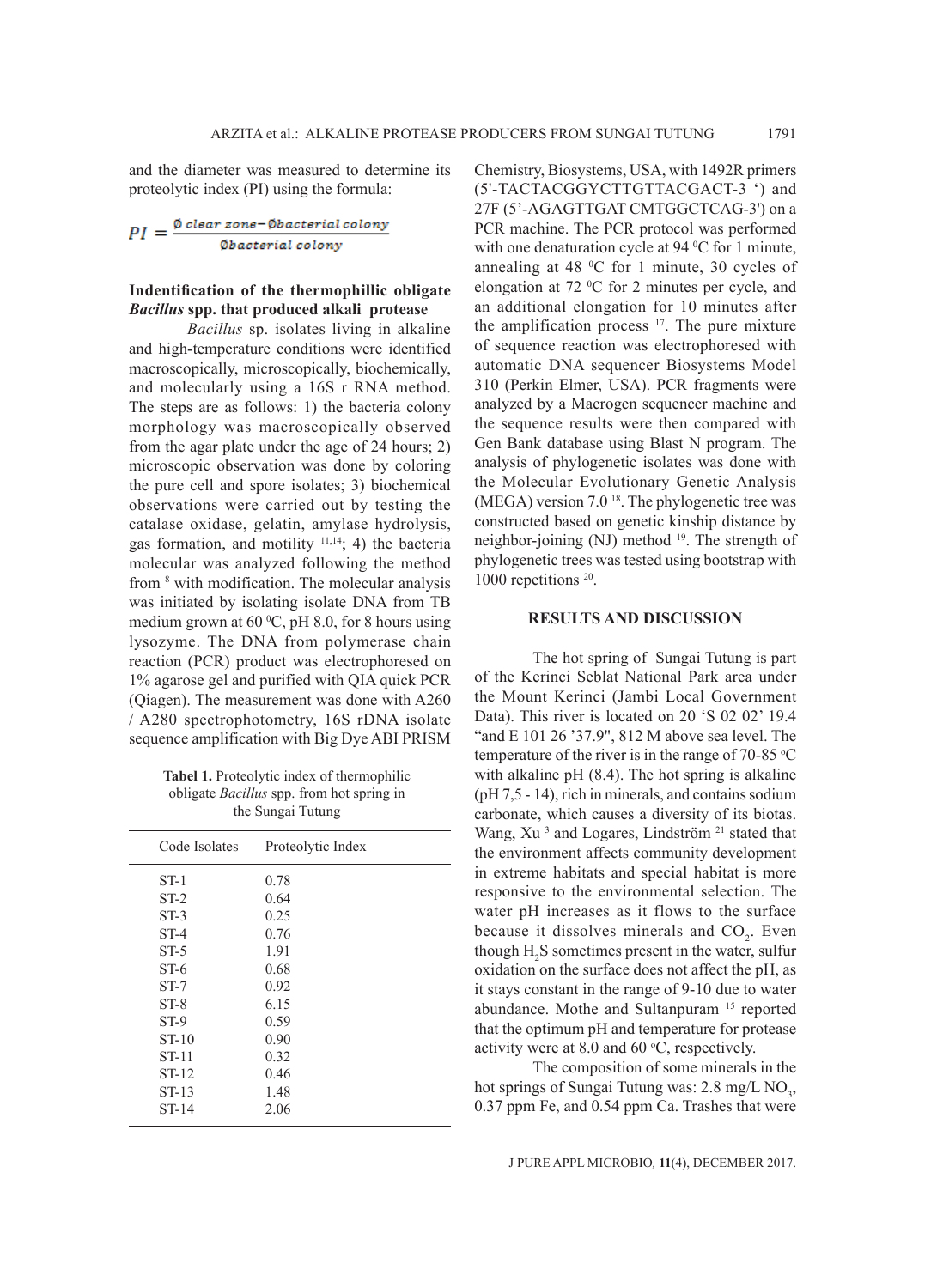# 1792 ARZITA et al.: ALKALINE PROTEASE PRODUCERS FROM SUNGAI TUTUNG

|                                                                                                                                                                    |              | Gelatin                                               |                  |                                                    |                                                     |                                 |                                    |                            |                                 |                   |                       |                              |                                              |                                              |                  |                              |                   |        |                                    |                                        |
|--------------------------------------------------------------------------------------------------------------------------------------------------------------------|--------------|-------------------------------------------------------|------------------|----------------------------------------------------|-----------------------------------------------------|---------------------------------|------------------------------------|----------------------------|---------------------------------|-------------------|-----------------------|------------------------------|----------------------------------------------|----------------------------------------------|------------------|------------------------------|-------------------|--------|------------------------------------|----------------------------------------|
| Table 2. The identification of Bacillus spp. Thermophilic obligate that produced alkaline protease isolates from hot springs Sungai Tutung Kerinci Jambi Indonesia |              | Nitrate                                               | $^+$             | $^{+}$                                             |                                                     | $^{+}$                          |                                    |                            | $^{+}$                          |                   | $^{+}$                |                              | $^{+}$                                       |                                              |                  |                              |                   |        |                                    | $^{+}$                                 |
|                                                                                                                                                                    |              | $\infty$                                              | J.               |                                                    |                                                     |                                 |                                    |                            |                                 |                   |                       |                              |                                              |                                              |                  |                              |                   |        |                                    |                                        |
|                                                                                                                                                                    |              | Arabinose                                             | $^+$             |                                                    |                                                     |                                 |                                    | $\overline{+}$             |                                 |                   |                       |                              |                                              | $^{+}$                                       |                  | $\overline{+}$               |                   |        | $^+$                               |                                        |
|                                                                                                                                                                    |              | <b>JO</b>                                             | $\mathbf{I}$     |                                                    |                                                     |                                 |                                    |                            |                                 |                   |                       |                              |                                              |                                              |                  |                              |                   |        |                                    |                                        |
|                                                                                                                                                                    |              | $d\Lambda$                                            | $^{+}$           | $^{+}$                                             |                                                     | $^+$                            |                                    | $^{+}$                     |                                 |                   | $^{+}$                |                              |                                              | $^{+}$                                       |                  |                              |                   |        |                                    |                                        |
|                                                                                                                                                                    |              | <b>NR</b>                                             | $^{+}$           |                                                    |                                                     | $^{+}$                          | $^+$                               |                            |                                 |                   |                       |                              |                                              | $^{+}$                                       |                  |                              |                   |        |                                    |                                        |
|                                                                                                                                                                    | Biochemistry | Mannitol                                              | $\mathbf{I}$     | $^{+}$                                             |                                                     | J.                              | $^+$                               | $^{+}$                     |                                 |                   | $^{+}$                |                              |                                              | $\overline{+}$                               |                  |                              |                   |        |                                    | $^{+}$                                 |
|                                                                                                                                                                    |              | asolong                                               | $^{+}$           | $^{+}$                                             |                                                     | $^{+}$                          |                                    | $^{+}$                     |                                 |                   | $^{+}$                |                              |                                              | $\, +$                                       | $^+$             |                              |                   |        | $\overline{+}$                     | $^{+}$                                 |
|                                                                                                                                                                    |              | O(1)                                                  |                  | $^{+}$                                             | $^{+}$                                              |                                 |                                    |                            |                                 |                   |                       |                              |                                              | $^{+}$                                       |                  |                              |                   |        | $^{+}$                             |                                        |
|                                                                                                                                                                    |              | <b>Lactose</b>                                        | ×                |                                                    |                                                     |                                 |                                    |                            |                                 |                   |                       |                              |                                              |                                              |                  |                              |                   |        |                                    |                                        |
|                                                                                                                                                                    |              | $C$ itrate                                            | J.               |                                                    |                                                     |                                 |                                    |                            |                                 |                   |                       |                              |                                              |                                              |                  |                              |                   |        |                                    |                                        |
|                                                                                                                                                                    |              | rea $\Omega$                                          | J.               |                                                    |                                                     |                                 |                                    |                            |                                 |                   |                       |                              |                                              |                                              |                  |                              |                   |        |                                    |                                        |
|                                                                                                                                                                    |              |                                                       | $\mathbf{I}$     |                                                    |                                                     |                                 |                                    |                            |                                 |                   |                       |                              |                                              |                                              |                  |                              |                   |        |                                    |                                        |
|                                                                                                                                                                    |              | <b>[opu]</b>                                          | $^{+}$           | $^{+}$                                             | $^+$                                                |                                 |                                    | $^{+}$                     | $\,{}^{+}\,$                    |                   | $^{+}$                |                              | $^{+}$                                       | $\ddot{}$                                    | $^+$             | $^+$                         |                   |        | $^+$                               | $^{+}$                                 |
|                                                                                                                                                                    |              | Mortility                                             | M/K              | M/K                                                | M/K                                                 | M/K                             | MIK                                | MIK                        | M/K                             |                   | KK                    |                              | M/K                                          | M/K                                          | M/K              | MIK                          |                   |        | M/K                                | <b>M/M</b>                             |
|                                                                                                                                                                    |              | <b>VISL</b>                                           |                  |                                                    |                                                     |                                 |                                    |                            |                                 |                   | J.                    |                              | $\mathbf{I}$                                 | I.                                           |                  |                              |                   |        | f,                                 | ı                                      |
|                                                                                                                                                                    |              | apyms                                                 |                  |                                                    |                                                     |                                 |                                    |                            |                                 |                   |                       |                              |                                              |                                              |                  |                              |                   |        |                                    |                                        |
|                                                                                                                                                                    |              | әѕерлхо<br>$C^{32}$                                   |                  |                                                    |                                                     |                                 |                                    |                            |                                 |                   |                       |                              |                                              |                                              |                  |                              |                   |        |                                    |                                        |
|                                                                                                                                                                    |              | Catalase                                              | $^{+}$           |                                                    |                                                     |                                 |                                    |                            |                                 |                   |                       |                              | $^{+}$                                       |                                              |                  |                              |                   |        |                                    |                                        |
|                                                                                                                                                                    |              | (cell shape, Gram,<br>spore location)<br>Microscopic  | Diplobacillus,   | $G+$ , subterminal<br>G+, subterminal<br>Bacillus, | G+, terminal<br>Polimorpis,                         | Diplobacillus,<br>G+, central   | Diplobacillus,<br>$G+$ , central   | Bacillus,                  | G+, subterminal<br>Bacillus     | G+, central       | Bacillus,             | G+, central                  | Diplobacillus,<br>G+, central                | Diplobacillus,<br>G+, central                | Bacillus,        | $G+$ , central<br>Bacillus,  | G+, subterminal   |        | $G+$ , central<br>Bacillus,        | Diplobacillus,<br>$G+$ , central       |
|                                                                                                                                                                    |              | Colony morphology<br>(color, shape, edge,<br>surface) | White, circular, | circular, entire,<br>Dark white,<br>entire, flat   | circular filament,<br>Dark white,<br>convex<br>flat | White, circular<br>entire, flat | circular, undulate,<br>Dark white, | White, circular,<br>raised | undulate, raised<br>Dark white, | circular, entire, | Dark white,<br>convex | irregular, lobate,<br>raised | circular, undulate,<br>Dark white,<br>raised | circular, undulate,<br>Dark white,<br>raised | White, circular, | obate, raised<br>Dark white, | circular, entire, | convex | White, circular,<br>entire, convex | filament, undulate<br>White, circular, |
|                                                                                                                                                                    |              | Isolate<br>Code<br>J PURE APPL MICROBIO,              | ST-1<br>-11      | $ST-2$<br>$(4)$ ,                                  | $ST-3$<br>DECEMBER 2017.                            | $ST-4$                          | ST <sub>5</sub>                    | $-5 - 6$                   | ST-7                            |                   | $S-T-8$               |                              | ST <sub>9</sub>                              | ST-10                                        | ST-11            | $ST-12$                      |                   |        | ST-13                              | $ST-14$                                |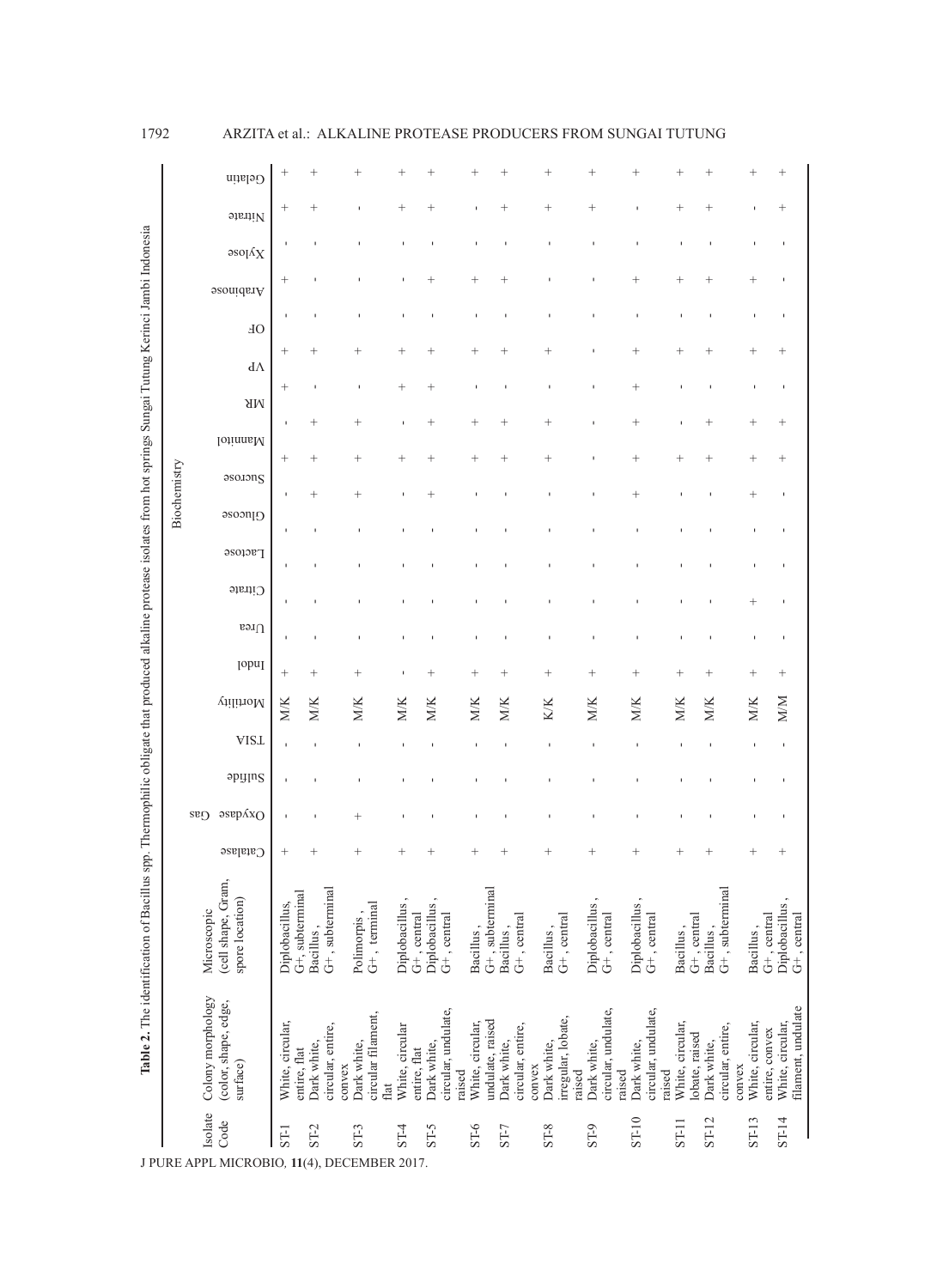found at around the ponds and streams (Fig.1) contained various biotic compounds: 23 plant species were identified from 15 families. This environmental condition was favorable for the development of different types of thermophilic and alkaliphilic *Bacillus*. All isolated bacterial strains produced alkaline proteases with their proteolytic modulations ranging from 0.25 to 6.15 (Table 1 and Fig.3).

Biological and physicochemical interactions play a role in shaping the conditions of microbial compositions in hot springs. In addition to the temperature, pH, geochemical composition and geographic distance determine the colony structure and bacterial populations. The presence of particular strains contributes significantly to habitat composition and is correlated with the geochemical properties of hot springs 12.



**Fig. 1.** Sungai Tutung in Kecamatan Air Hangat, Kerinci, Jambi, Indonesia



**Fig. 2.** Hot spring water sampling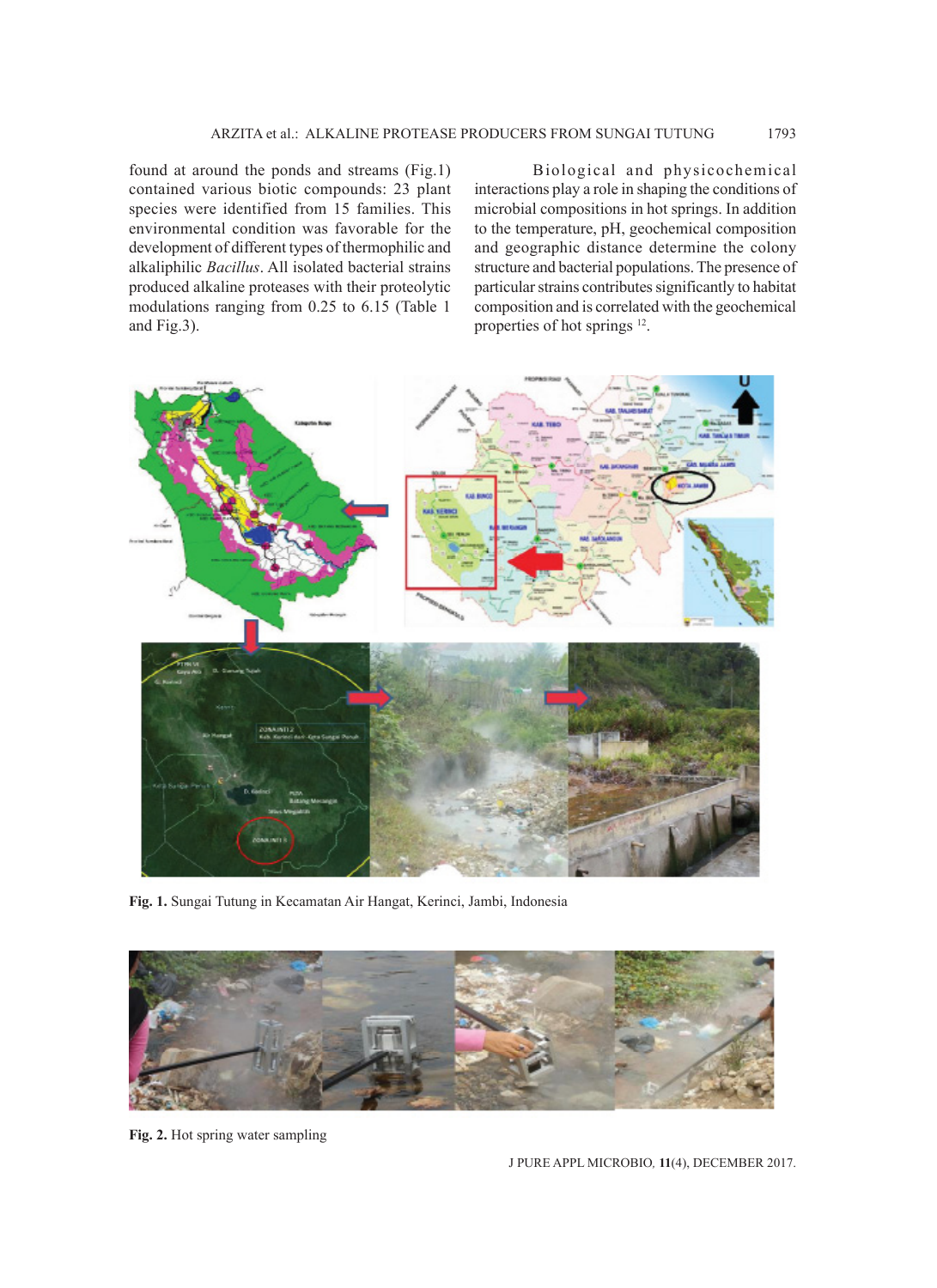# 1794 ARZITA et al.: ALKALINE PROTEASE PRODUCERS FROM SUNGAI TUTUNG

Identified isolates from the hot springs of Sungai Tutung are shown in phylogenetic trees in Fig.4. Six species of thermophilic *Bacillus* with 14 strains were successfully identified. They were: *Bacillus sonorensis* (1 strain)*, Bacillus lichenmiformis* (6 strain)*, Paenobacillus residui*  (1 strain)*, Brevibacillus borstelensis* (2 strain)*, Bacillus aerius* (3 strain)*, and Fictibacillus gelatini*  (1 strain). Some of these species have also been discovered by Habibie, Wardani<sup>22</sup> in hot mud Lapindo (temperature  $45-70\,^{\circ}\text{C}$ , pH 7, 14 isolates), by Aanniz, Ouadghiri<sup>23</sup> in hot springs in Morocco (temperature 39-57  $\mathrm{^0C}$ , pH 7-7.4), by Panda, Sahu

<sup>8</sup> in the Tarabalo hot spring in India (temperature 50-90 °C, 22 isolates). Sungai Medang hot springs; 39 isolates 24. One Genus of *Fictibacillus* has also been found in the Chorao Island marine sediments, Goa Provence, India 25.

Only *Fictibacillus gelatini* had not been found in any hot springs, but according to Glaeser, Dott <sup>26</sup> this species has a growth high temperature. The discovery of a new strain of the thermophilic *Bacillus* at this hot spring water of Sungai Tutung was most likely because of the uniqueness of this hot water. As explained before, this hot spring had not only high-temperature water but also had



**Fig. 3.** Screening of the thermophilic obligate *Bacillus* spp



**Fig. 4.** The phylogenic tree of *Bacillus* thermophilic obligate that produce protease alkali isolate from SAP. Sungai Tutung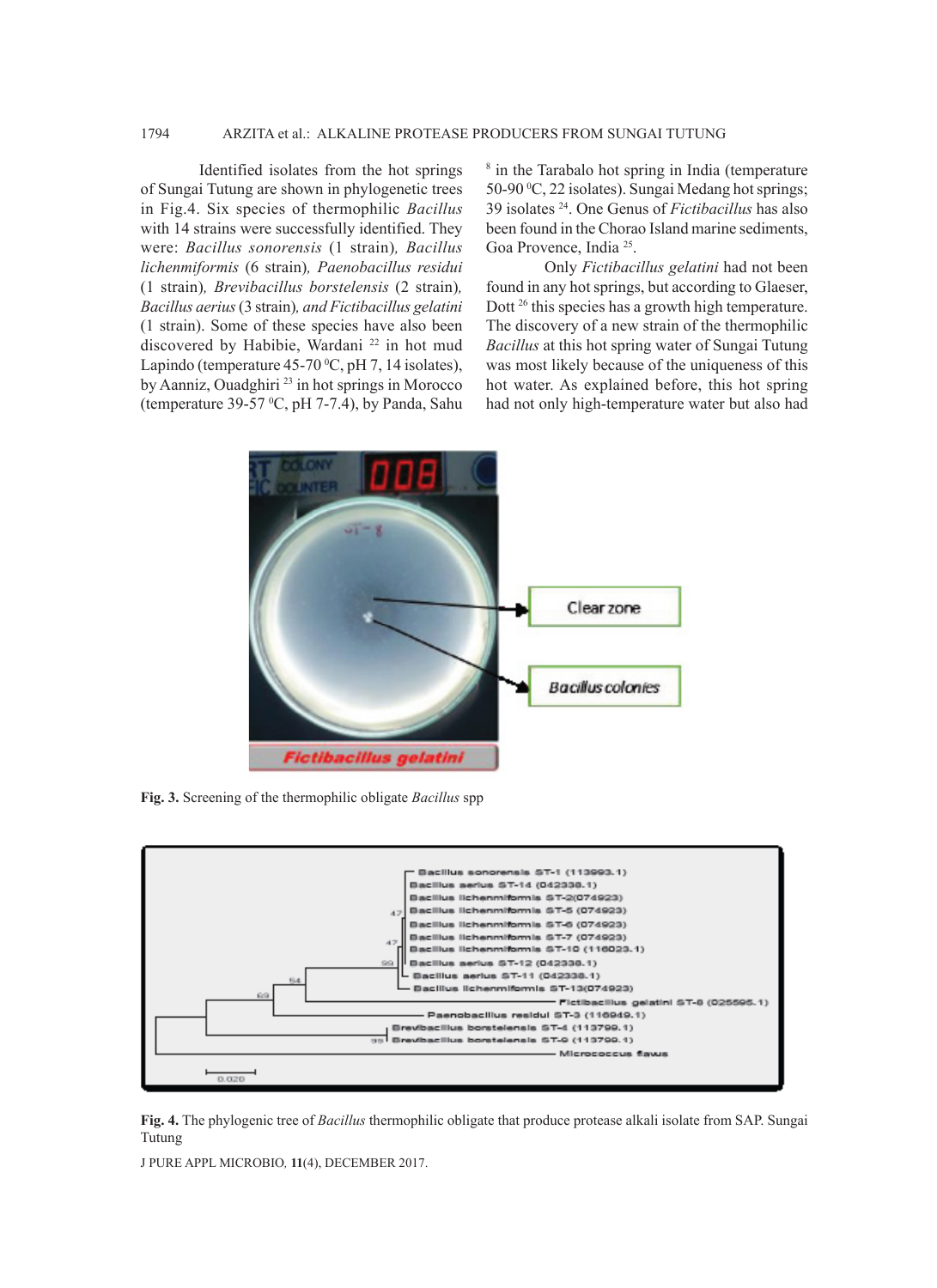alkaline pH, contained various minerals, and the origin of the source sluice is also different.

The characteristics of the thermophilic obligate *Bacillus* spp. strains that produced alkali protease from Sungai Tutung are listed in Table 2. The color of the colonies of *Bacillus* spp. was white and dark white. The shape, edges, and elevation of colonies were varied. Most of the strains had rounded colonies with flat edges and showed raised elevation (Fig.5). According to Pandey, Dhakar 11, the thermophilic *Bacillus* spp colony is characterised by a round shape flat edge and white color. Based on this morphological observation, nine types of strains were identified. Five types of thermophilic and alkaliphilic *Bacillus* were identified from the microscope observation. All of these five types bacteria were gram-positive, which characterized with a purple color. The cell shape varied from polymorphic, diplobacillus, and half-shaped bacillus. The spores of the thermophilic obligate *Bacillus* spp. were mostly located in the center of the cell, partially located almost to the end of the cell, and spores of one strain located at the end of the cell (Fig.5). Based on the biochemical characters (Table 2), the whole strains showed the characteristics of thermophilic obligate *Bacillus* spp. that generated protease. The bacteria could be grouped into 13 strains based on the differences in biochemical characters, especially in sugar series reaction 8,17,27.

The cell shape of thermophilic *Bacillus*  spp. consisted of 50% bacillus, 36% diplobacillus



**Fig. 5.** Colony morphology *Bacillus* spp. obligate thermophillic (a. color; b. shape; c. margin; d. elevation)



**Fig. 6.** Microscopic observations *Bacillus* spp. obligate thermophilic (a.cell shape, b.the location of the spores, c.staining cells)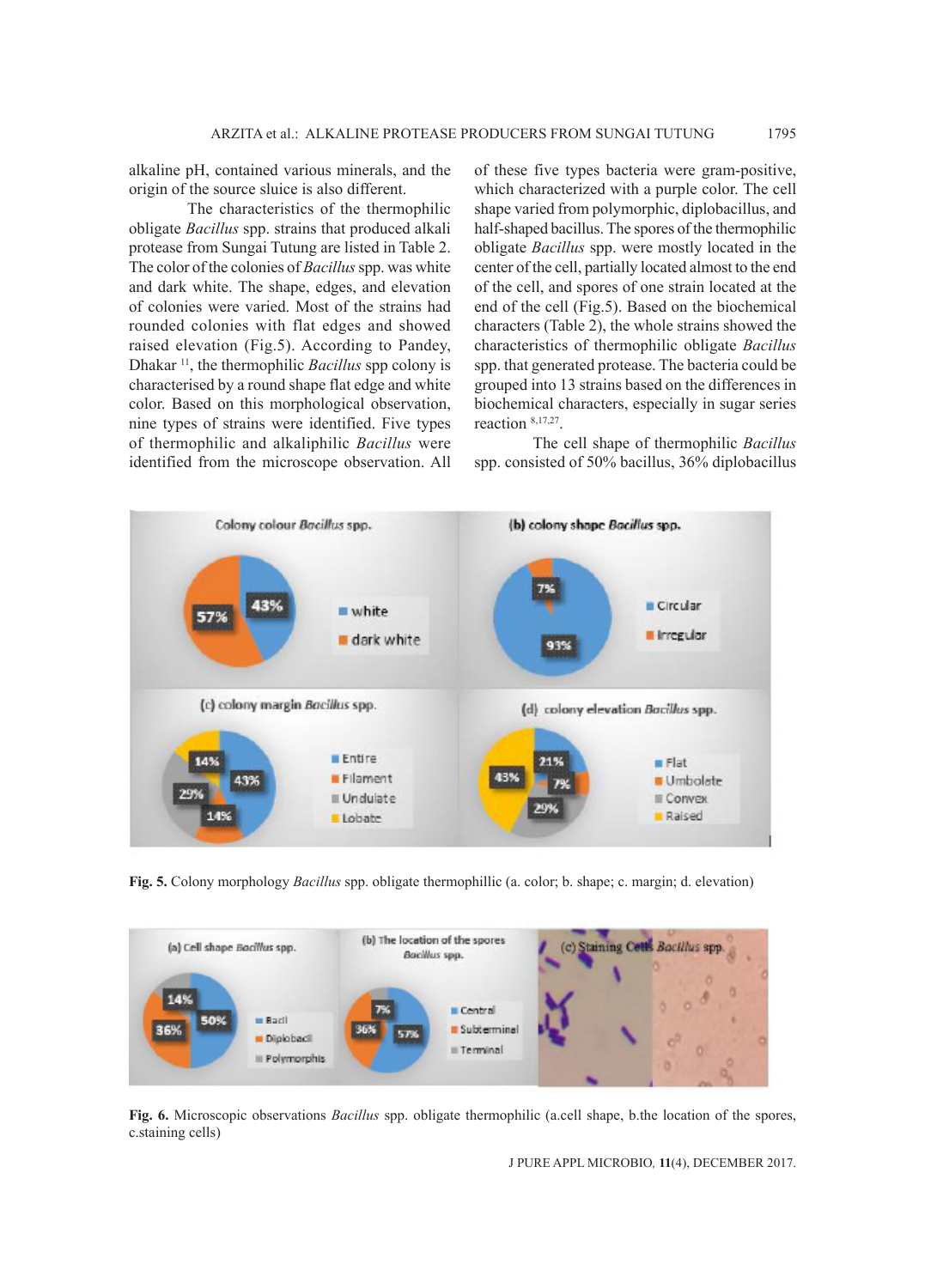and 14% polymorphism (Fig 6a). About 57% of *Bacillus* spp. had spore located in the middle of the cell, 36% located in the subterminal of the cell, and 7% located at the end of the cell (terminal) (Figure 6 b). Gram staining showed that the cells were purple with the shape of short bacillus, which indicated a Gram-positive bacteria that form endospores.

#### **CONCLUSION**

The hot spring of Sungai Tutung in Kerinci, Jambi, Indonesia contained varieties of the thermophilic obligate *Bacillus.* Six species with 14 different strains were identified from the analysis of the DNA sequences. All of these strains had the potential of producing alkali proteases with a proteolytic index ranging from  $0.25$  to 6.15. Each strain showed different morphological, microscopical, and biochemical properties.

#### **REFERENCES**

- 1. Badoei-Dalfard A, Karami Z, Ravan H. Purification and characterization of a thermo-and organic solvent-tolerant alkaline protease from Bacillus sp. JER02. *Preparative Biochemistry and Biotechnology* 2015; **45**(2): 128-43.
- 2. Dewan S. Enzymes in industrial applications: Global markets. *Market Research Repor t Wellesley, MA: BCC Research* 2011.
- 3. Wang J, Xu A, Wan Y, Li Q. Purification and characterization of a new metallo-neutral protease for beer brewing from Bacillus amyloliquefaciens SYB-001. *Applied biochemistry and biotechnology* 2013; **170**(8): 2021-33.
- 4. Ghareib M, Fawzi EM, Aldossary NA. Thermostable alkaline protease from Thermomyces lanuginosus: optimization, purification and characterization. *Annals of microbiology* 2014; **64**(2): 859-67.
- 5. Ebrahimpour A, Kariminik A. Isolation, characterization and molecular identification of protease producing bacteria from Tashkooh mountain located in Ahvaz, Iran. *International Journal of Life Sciences* 2015; **9**(2): 39-42.
- 6. Canganella F, Wiegel J. Anaerobic thermophiles. *Life* 2014; **4**(1): 77-104.
- 7. Agustien A, Yetria R, Arzita, Yunofrizal. Catalytic activity and conditions of extracellular protease alkaline thermosstable Bacillus sp. SR-09. *Journal of Chemical and Pharmaceutical*

J PURE APPL MICROBIO*,* **11**(4), DECEMBER 2017.

*Research* 2015; **7**(11): 417-21.

- 8. Panda MK, Sahu MK, Tayung K. Isolation and characterization of a thermophilic Bacillus sp. with protease activity isolated from hot spring of Tarabalo, Odisha, India. *Iranian journal of microbiology* 2013; **5**(2): 159.
- 9. Sinha R, Khare SK. Thermostable proteases. Thermophilic Microbes in Environmental and Industrial Biotechnology: Springer; 2013: 859- 80.
- 10. Khoirunnas AL. Lempeng Tektonik Indonesia. *Wahana Keilmuan Geospasial* 2012.
- 11. Pandey A, Dhakar K, Sharma A, Priti P, Sati P, Kumar B. Thermophilic bacteria that tolerate a wide temperature and pH range colonize the Soldhar (95 $\degree$ C) and Ringigad (80 $\degree$ C) hot springs of Uttarakhand, India. *Annals of microbiology* 2015; **65**(2): 809-16.
- 12. Valverde A, Tuffin M, Cowan DA. Biogeography of bacterial communities in hot springs: a focus on the actinobacteria. *Extremophiles* 2012; **16**(4): 669-79.
- 13. Agustien A. Protease Bakteri Termofilik. *Universitas Padjajaran Bandung* 2010.
- 14. Al-Qodah Z, Daghistani H, Alananbeh K. Isolation and characterization of thermostable protease producing Bacillus pumilus from thermal spring in Jordan. *African Journal of Microbiology Research* 2013; **7**(29): 3711-9.
- 15. Mothe T, Sultanpuram VR. Production, purification and characterization of a thermotolerant alkaline serine protease from a novel species Bacilluscaseinilyticus. *3 Biotech* 2016; **6**(1): 53.
- 16. Irfan M, Safdar A, Syed Q, Nadeem M. Isolation and screening of cellulolytic bacteria from soil and optimization of cellulase production and activity. *Turkish Journal of Biochemistry/Turk Biyokimya Dergisi* 2012; **37**(4).
- 17. Selim S, Sherif ME, El-Alfy S, Hagagy N. Genetic Diversity among Thermophilic Bacteria Isolated from Geothermal Sites by Using Two PCR Typing Methods. *Geomicrobiology Journal* 2014; **31**(2): 161-70.
- 18. Kumar S, Stecher G, Tamura K. MEGA7: Molecular Evolutionary Genetics Analysis version 7.0 for bigger datasets. *Molecular biology and evolution* 2016; **33**(7): 1870-4.
- 19. Tamura K, Nei M, Kumar S. Prospects for inferring very large phylogenies by using the neighbor-joining method. *Proceedings of the National Academy of Sciences of the United States of America* 2004; **101**(30): 11030-5.
- 20. Felsenstein J. Confidence limits on phylogenies: an approach using the bootstrap. *Evolution* 1985; **39**(4): 783-91.